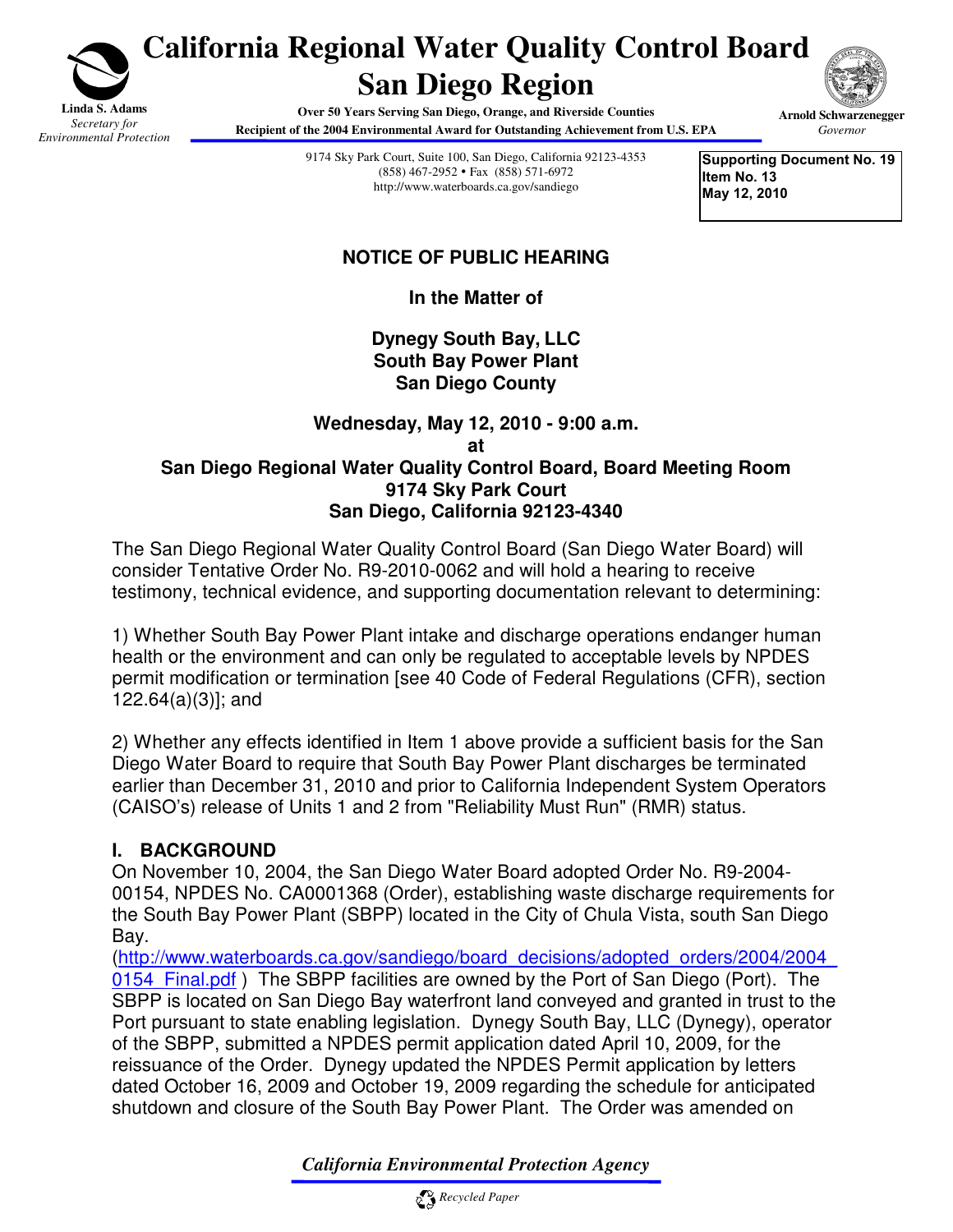Public Hearing Notice  $-2 -$ South Bay Power Plant

November 9, 2009, to reflect a schedule for interim flow reduction resulting from the shutdown of power generating Units 3 and 4 at the plant, which occurred December 31, 2009, and the eventual shutdown of Units 1 and 2. In accordance with the Order as amended, the discharges from Units 1 and 2 will terminate on the date CAISO determines that RMR services from Units 1 and 2 are no longer needed or December 31, 2010, whichever occurs first, absent further action by the San Diego Water Board. The San Diego Water Board ratified the Order modification at a public meeting on December 16, 2009.

http://www.waterboards.ca.gov/sandiego/board\_decisions/adopted\_orders/2009/R9\_20 09<sup>0178</sup> ratification.pdf.

Tentative Order No. R9-2010-0062 finds that there is insufficient basis to support termination of the SBPP discharges earlier than December 31, 2010 and prior to CAISO's release of Units 1 and 2 from RMR status. The Tentative Order concludes, based upon a review of the record in this matter, including written materials submitted by the designated parties and interested persons, that allowing the discharge at reduced flow to continue until the Order expires on or before December 31, 2010, does not pose an unacceptable risk to human health or the environment within the meaning of 40 CFR section 122.64(a)(3). Thus, the staff recommendation would terminate the Order and the discharges from Units 1 and 2 at the Dynegy South Bay Power Plant on the date that the CAISO determines that RMR services from Units 1 and 2 are no longer needed or December 31, 2010, whichever occurs first, in parallel with the expiration date of Order No. R9-2004-0154.

#### **II. STATUTES AND REGULATIONS GOVERNING THE HEARING**

The San Diego Water Board hearing in this matter will be conducted in accordance with Title 23 California Code of Regulations (CCR) sections 648, et seq., Chapter 4.5 of the California Administrative Procedure Act (commencing with section 11400 of the Government Code), sections 801-805 of the Evidence Code, and section 11513 of the Government Code. The hearing will not be conducted pursuant to Chapter 5 of the Administrative Procedure Act (commencing at Government Code section 11500). Title 23 of the CCR can be accessed on the Internet at http://www.calregs.com and the Evidence Code and Government Code can be accessed on the Internet at http://www.leginfo.ca.gov/calaw.html.

#### **III. HEARING PARTICIPATION**

#### **A. Designated parties and other participants:**

As a result of the process set forth in the January 22, 2010, hearing notice issued in this matter, the San Diego Water Board identified four designated parties to this proceeding. The designated parties are: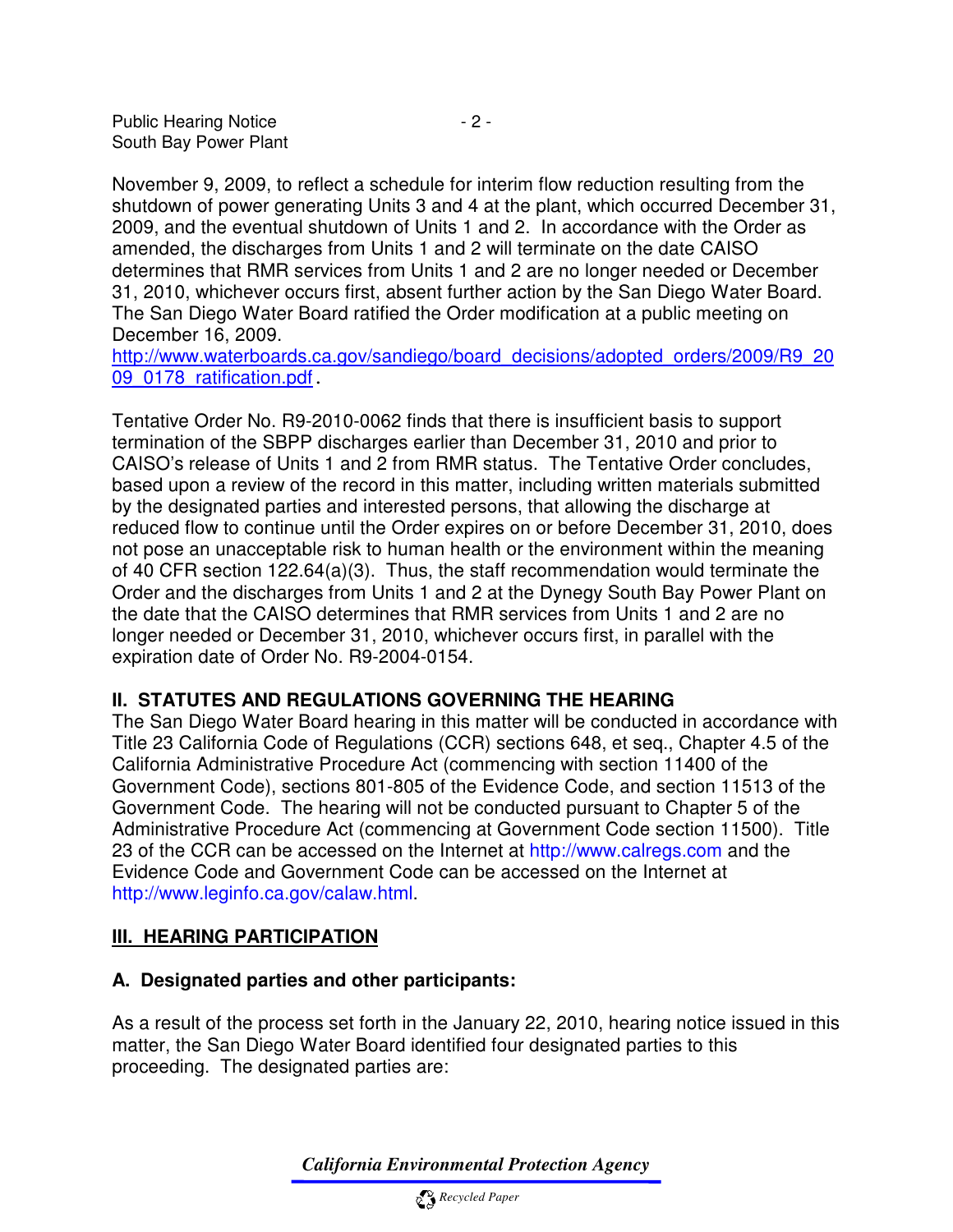- 1. Dynegy South Bay, LLC (the Discharger)
- 2. No More South Bay Power Plant Coalition (Coalition members include Environmental Health Coalition, San Diego Coastkeeper, South Bay Forum, Southwest Chula Vista Civic Association, Coastal Environmental Rights Foundation, San Diego Audubon Society , San Diego Chapter of the Sierra Club, Surfrider Foundation, San Diego Chapter). The Coalition is expected to represent these participants as a single entity.
- 3. California Independent System Operator Corporation
- 4. City of Chula Vista

All other participants in the San Diego Water Board proceedings are interested persons. Interested persons are not subject to cross-examination but may be asked to respond to clarifying questions from the San Diego Water Board, or others, at the discretion of the Board. Interested persons may not cross-examine other persons participating in the proceedings.

## **B. Testimony, Other Evidence, and Comments**

The January 22, 2010, hearing notice established deadlines for submittal of evidence, rebuttal evidence, and non-evidentiary policy statements. All of the materials previously submitted will be included in the record and provided to the San Diego Water Board members and need not be resubmitted. No new evidence shall be submitted.

All participants, whether designated parties or interested persons, may comment on Tentative Order No. R9-2010-0062. Written comments on the tentative order may be submitted on or before noon on April 21, 2010. Commenters shall provide comments in electronic format with 15 paper copies to the San Diego Water Board. Submittals will be accepted by e-mail as long as the total submittal (including attachments) does not exceed 5 pages in length. All written paper copy or disk media submittals to the San Diego Water Board shall be addressed as follows:

Mr. David Gibson Executive Officer, c/o Brian Kelley California Regional Water Quality Control Board, San Diego Region 9174 Sky Park Court, Suite 100 San Diego, California 92123-4340

Electronic e-mail submittals should be made to Brian Kelley, bkelley@waterboards.ca.gov. Type the words "SBPP Issue Submittal" in the subject line.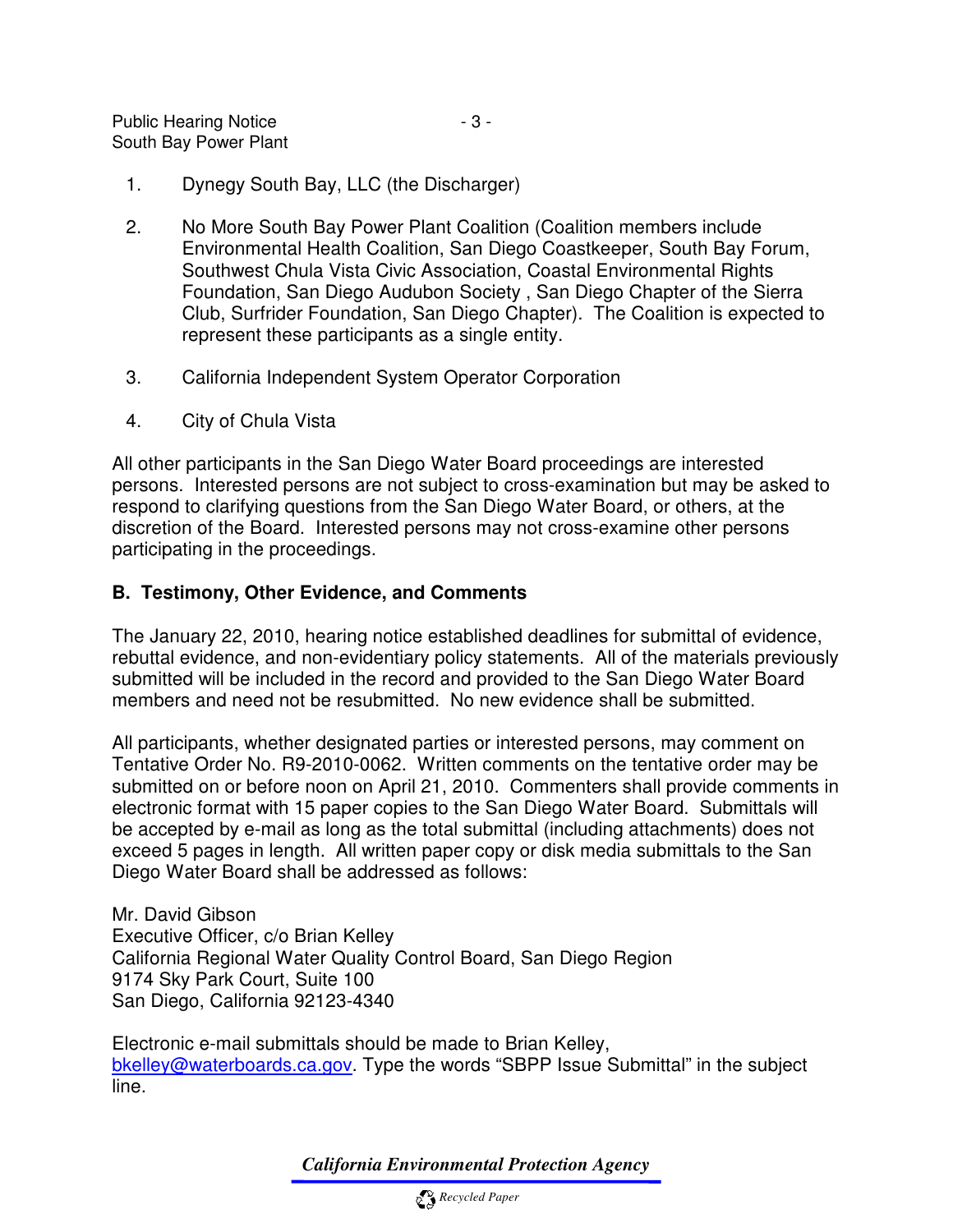Each designated party to the proceeding may present evidence, call and examine witnesses, introduce exhibits, and cross-examine opposing witnesses on any matter relevant to the issues. The scope of cross-examination is limited to testimony presented during direct examination and the evidence and testimony presented by the party. Designated parties may offer non-expert witness testimony. San Diego Water Board staff is presenting a recommendation as set forth in the Tentative Order and is serving as an advisor to the San Diego Water Board. Thus, San Diego Water Board staff is not a designated party to this proceeding. The Board Chair may allow questions of staff concerning staff's recommendation.

On or before 5 p.m. on April 28, the Designated Parties should disclose to other designated parties and the San Diego Water Board who they intend to call as witnesses at the hearing.

## **C. Presentations**

All designated parties and interested persons may speak at the San Diego Water Board meeting, and are expected to orally summarize their written submittals. Oral testimony and cross examination will be limited in time by the Board Chair. Both designated parties and interested persons may be asked to respond to clarifying questions from Board members, counsel, staff, or others, at the discretion of the Board. Any witness providing written testimony shall appear at the hearing and affirm that the written testimony is true and correct. The Order of Proceedings at the hearing will be determined by the Chair, but will likely be in the following order:

- Presentation by San Diego Water Board staff
- Testimony by Dynegy
- Testimony by CAISO
- Testimony by No More South Bay Power Plant Coalition
- Testimony by City of Chula Vista
- Interested Persons
- Closing statements by Designated Parties (if necessary)
- Summary by San Diego Water Board staff
- Recommendation by Executive Officer
- Close Public Hearing
- Deliberation and Vote

# **IV. POSSIBLE BOARD ACTIONS**

San Diego Water Board staff have prepared Tentative Order No. R9-2010-0062 based upon a review of the evidence in the record to date, including evidence submitted by the Designated Parties on February 22, and March 3, 2010, pursuant to the deadlines established in the January 22, 2010 hearing notice.